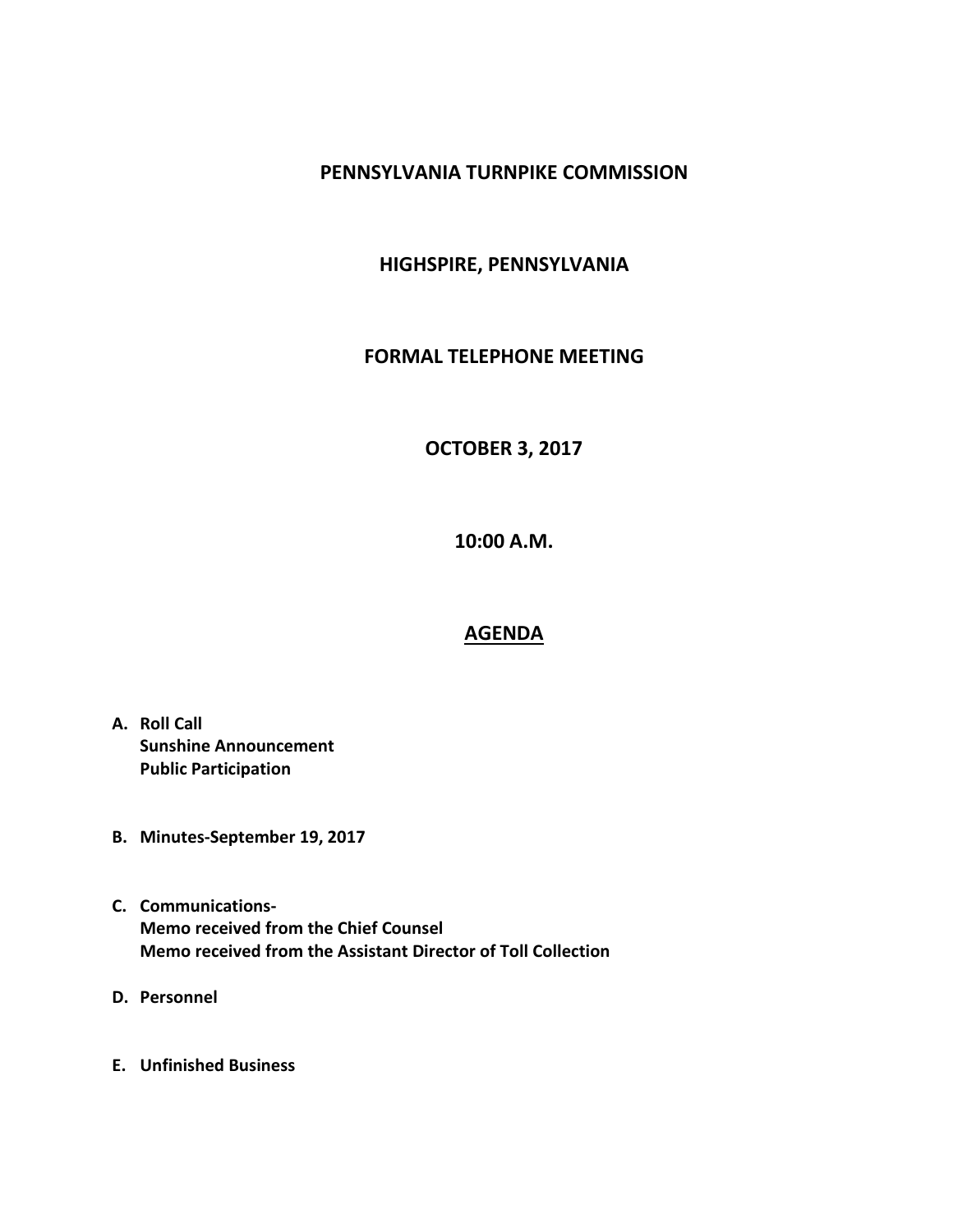- **1. Authorize the establishment of pools from which bond counsel will be selected to provide bond, special, underwriters and disclosure counsel services; and approval to include the selected qualified firms in the following pools:**
	- **Lead Counsel**
	- **Co-Counsel**
- **2. Approve the negotiation and execution of the Agreement and a Supplement for the items listed in memos "a" and "b":**
	- **a. Supplemental Reimbursement Agreement with PECO Energy Company to reimburse PECO for the engineering and facility relocation work necessary for the roadway widening project from MP A26.00 to MP A31.00 (MP A29.24), for an additional \$3,053.35 for contractor costs and overhead charges that were higher than expected; for a revised not-to-exceed amount of \$380,382.10;**
	- **b. Easement Agreement with Pine Development Company to permit Pine Development access to our right-of-way adjacent to MP 32.00 EB for the proposed Emerald Fields Development; Pine Development will reimburse the Commission \$9,900.00.**
- **3. Approve the Right-of-Way Requests for the items listed in memos "a" through "c":**
	- **a. Acquisition of Right-of-Way #14104-A (Michael J. Francis Sullivan), a partial take parcel necessary for construction of the Southern Beltway, US 22 to I-79, by authorizing payment of \$2,369.50 representing fair market value and pro-rated taxes to Michael Sullivan; authorize the appropriate Commission officials to execute the Agreement of Sale and other documents that may be required for closing; authorize the payment of additional statutory damages as calculated by the Right-of-Way Administrator and approved by the Chief Counsel; and payment of damages to the property owner is contingent upon his delivery of a deed prepared by the Legal Department;**
	- **b. Settlement of Right-of-Way #6057-G (Thomas Fillippo), a partial take parcel necessary for the Route 29 Slip Ramp by authorizing payment of \$415,900.00 representing the balance of the Board of Viewers award to Lamb McErlane PC; and authorize payment of delay damages as approved by the Chief Counsel;**
	- **c. Adopt the proposed Property Acquisition Resolution for Right-of-Way #6022-A (Milford Road Associates, L.P.), a partial take parcel necessary for the total reconstruction project from MP 308.00 to MP 312.00 by authorizing payment of \$6,800.00 representing Estimated Just Compensation to counsel named at a later date; and authorize payment of additional statutory damages as calculated by the Right-of-Way Administrator and approved by the Chief Counsel.**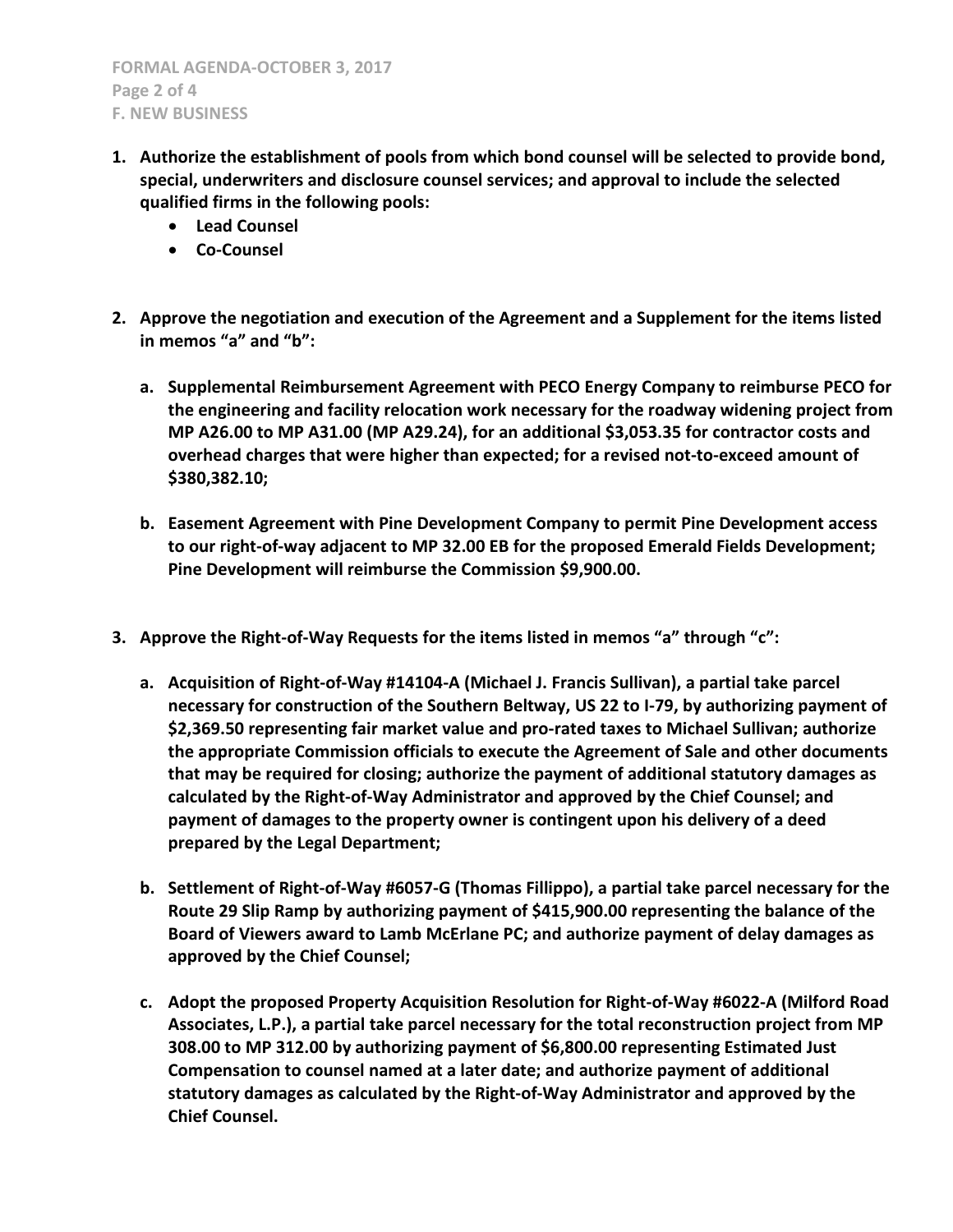- **4. Approve payment of the 2017 Notice of Assessment from the Bureau of Workers' Compensation for the Supersedeas and Subsequent Injury Funds, in the amount of \$21,942.00.**
- **5. Approve the Award of a Bid, Change Order and the Issuance of Purchase Orders for the items listed in memos "a" through "e":**
	- **a. Software and implementation of the E911 Emergency Dispatch System; utilizing the Commonwealth's contract with ePlus Technology, Inc.; at a total award of \$130,459.07;**
	- **b. Twelve (12) 2018 Chevrolet Silverado crew cab trucks; utilizing the Commonwealth's contract with Apple Chevrolet/Westgate Chevrolet, Inc.; at a total award of \$584,695.50;**
	- **c. Change Order for tree clearing from MP 153.10 to MP 157.30 with Penn Line Service, Inc., for an additional \$51,759.45 to pay the final invoice;**
	- **d. Twenty-two truck/trailer mounted attenuators, utilizing the Commonwealth's contract with Traffix Devices, Inc.; at a total award of \$562,702.88;**
	- **e. Construction of a new tower at the Willow Grove tower facility, to the lowest responsive and responsible bidder, Skyhook, Inc.; at a total award of \$560,000.00.**
- **6. Approve the Award of Contracts for the items listed in memos "a" and "b":**
	- **a. Contract #EN-00200-03-02 for bridge repairs between MP 0.00 and MP 109.91, Toll I-376, Turnpike 576, Turnpike 43 and Turnpike 66, to the lowest responsive and responsible bidder, J.P.S. Construction Co., Inc.; at a not-to-exceed amount of \$1,500,000.00;**
	- **b. Contract #EN-00200-03-03 for bridge repairs between MP 109.91 and MP 236.22, to the lowest responsive and responsible bidder, Allison Park Contractors, Inc.; at a not-to-exceed amount of \$1,500,000.00.**
- **7. Approve the Change Orders and Final Payments for the items listed in memos "a" and "b":**
	- **a. Change Order #1 and Final Payment for Contract #EN-00162-03-04 for bridge repairs between MP 236.22 and MP 358.11 with J.P.S. Construction Co., Inc. for a decrease of \$279,610.72 to reflect the actual cost of the completed work authorizations and a 63-day time extension due to protective fencing fabrication delays; for a final contract value of \$1,720,389.28 and final amount due to the contractor of \$34,407.79;**